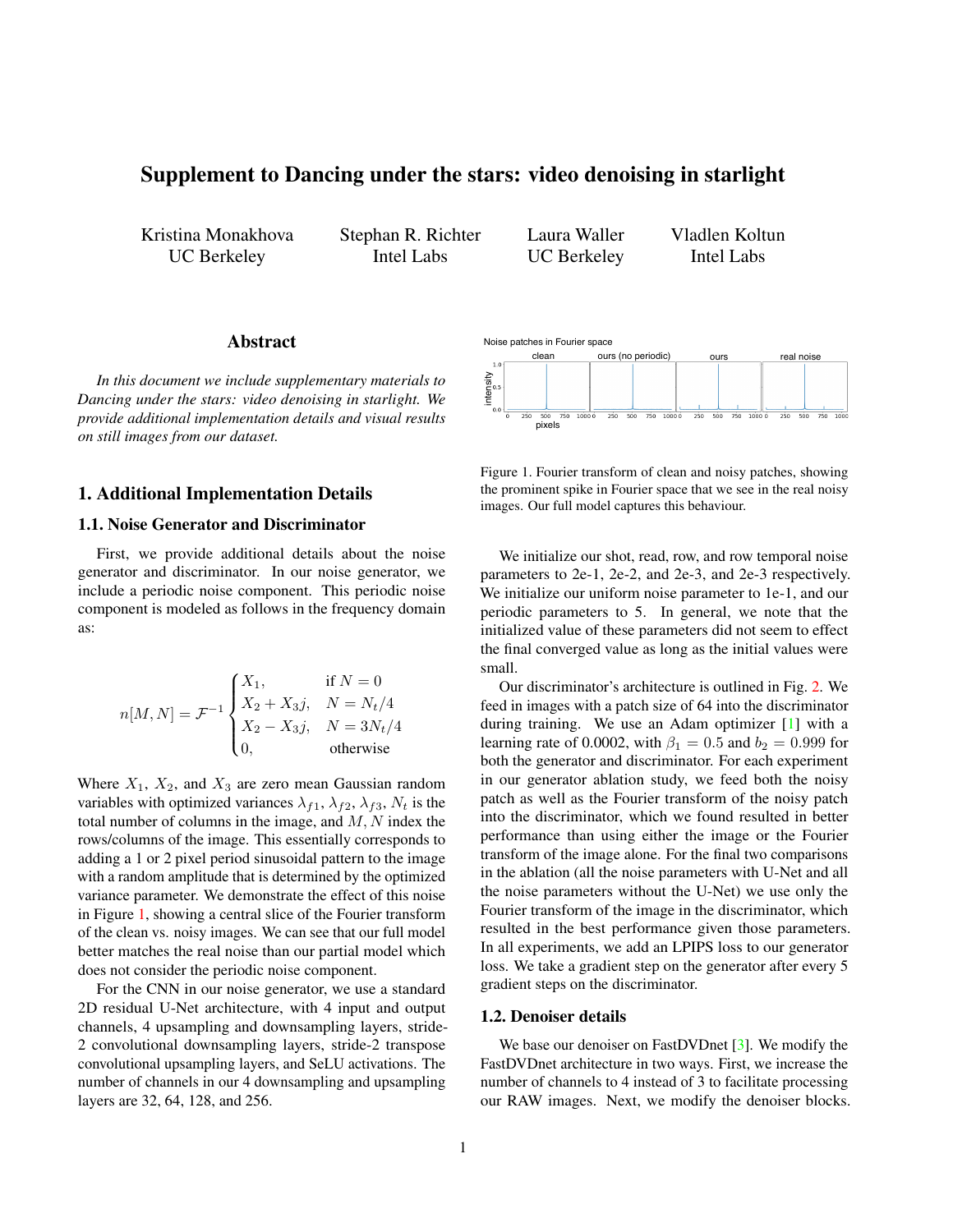<span id="page-1-3"></span>

Conv2d (3x3, stride 1), spectral norm, Leaky ReLU Conv2d (3x3, stride 2), ctral norm, Leaky ReLU fully connected layer (linear, spectral norm, Sigmoid)

<span id="page-1-0"></span>Figure 2. Discriminator architecture. We use our discriminator during our noise generator training.

| Stage                       | $N_{br}$ | $N_c$             | $\mathsf{V}_{m}$ | Νы      |  |
|-----------------------------|----------|-------------------|------------------|---------|--|
|                             |          | [64]              |                  | [4]     |  |
|                             |          | [18, 36]          |                  | [4,4]   |  |
| 3                           |          | [18, 36, 72]      | 3                | [4,4,4] |  |
|                             |          | [18, 36, 72, 144] | 3                | 4,4,4,4 |  |
| Table 1. HRNet architecture |          |                   |                  |         |  |

<span id="page-1-2"></span>The original implementation of FastDVDnet uses a U-Net architecture for the denoising blocks. We replace this architecture with HRNet blocks. In our raw high gain, low light videos, we often see flashing and differences in colors between frames (Figure [3\)](#page-1-1). Experimentally, we found that using HRNet blocks reduces the flickering across frames that we see at our lowest light settings. Figure [3](#page-1-1) shows an example of this with a FastDVDNet denoiser using U-Net blocks vs. as FastDVDnet denoising with HRNet blocks. When plotting the mean intensity over time, we can see that version with HRNet blocks has less variance in the intensity, effectively smoothing out the flickering over frames, whereas the FastDVDNet with U-Net blocks is not effective at reducing flickering, having a higher variance in the mean intensity over time.

Following from FastDVDnet, our denoiser architecture consists of two denoising blocks. Each block takes in 3 images with 4 channels each (12 channels total) and outputs a single image with 4 channels. We use an HRNet designed for semantic segmentation  $[2, 4, 5]$  $[2, 4, 5]$  $[2, 4, 5]$  $[2, 4, 5]$  $[2, 4, 5]$  and slightly modify it to work on our images by replacing the initial stride-2 convolutions to stride-1 convolutions. Our HRNet has 4 stages. The first stage consists of a Bottleneck block, while the remaining stages consists of Basic blocks. We summarize the number of branches  $(N_{br})$ , number of channels  $(N_c)$ , number of modules  $(N_m)$ , and number of blocks  $(N_{bl})$  in each stage in the Table [1.](#page-1-2)

# 1.3. Camera details

For all noisy sequences, we use the highest camera gain: 16× column amplifier gain), 6dB CDS Gain, and 1023 VGA gain. In addition, all images are stored as RAW unprocessed images with RGB+NIR channels. The clean images were taken at  $1 \times$  column amplifier gain, 6dB CDS Gain, and 10 VGA gain. For all images, the exposure on the clean/noisy images was set to approximately match their intensities



<span id="page-1-1"></span>Figure 3. Architecture comparison: FastDVDnet + Unet vs FastDVDnet + HRnet. Here we can see that original FastDVDnet results in more flickering between frames than our modified FastDVDnet (with HRnet).

 $(1000\times)$ . For all sets of images, a scalar offset to correlate the mean intensity for the clean/noisy pairs was calculated and applied to each clean image to match the mean to that of the noisy images.

# 2. Additional Results

### 2.1. Simplified Noise Model results

Next, we perform an additional ablation in which we keep our denoiser constant and use a different noise generator to synthesize our noisy video clips. We compare using our full noise generator against our full noise generator without the U-Net and with only read, shot, and uniform noise in Table [2,](#page-2-5) showing the performance on our stills dataset. We can see that our full model with the U-Net performs the best. We anticipate that the U-Net is able to learn additional features of the noise that we do not explicitly model (e.g. chromatic effects in the noise) and perhaps augment any simplifications in our noise mode (e.g. using a heteroscedastic Gaussian noise model rather than a Poisson model for shot noise). Given better synthetic noise, our denoiser can successfully tackle sensor-specific noise and produce the best denoised images.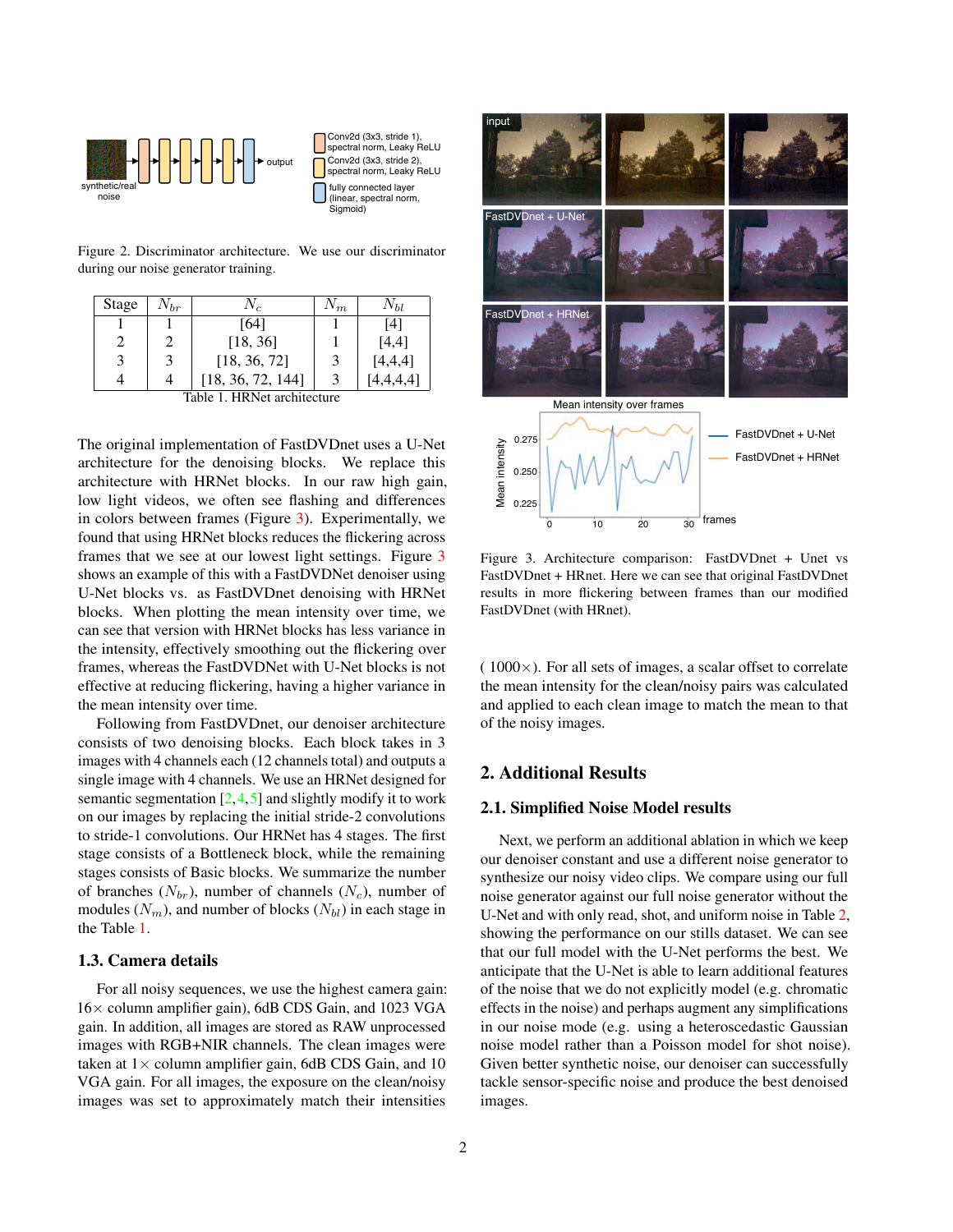| Method                   | <b>PSNR</b> | <b>SSIM</b> | L PIPS |
|--------------------------|-------------|-------------|--------|
| Ours (Shot+read+uniform) | 23.8        | 0.861       | 0.111  |
| Ours no U-Net            | 25.5        | 0.910       | 0.115  |
| ours (full)              | 27.7        | 0.931       | 0.078  |

<span id="page-2-5"></span>Table 2. Performance on still images from test set.

### 2.2. Stills Results

Next we provide additional images to showcase our results on our stills dataset. We compare against V-BM4D, L2SID, N2S, and FastDVDNet. We compare both against pretrained L2SID as well as L2SID retrained using our stills dataset. Two example images are shown in Figure [4.](#page-3-0) Here we can see that V-BM4D and N2S both have significant line artifacts throughout the images. Pretrained L2SID has issues with color, since our camera has an additional NIR channel rather than only RGB channels, and also blurs out features due to differences in our camera noise. When we pretrain L2SID using our own data, the performance improves substantially for still images as expected. Since L2SID is a single-image method and ours uses 5 images to collaboratively denoise an image, we still outperform L2SID in dark regions of the image (e.g. the text on the cans in clip 2). Furthermore, retrained L2SID results in severe flickering and poor performance on moving videos (see attached video clips). Similarly, pretrained FastDVDNet contains stripe artifacts and has reduced resolution since it is trained using a Gaussian noise model. Our method closely matches the ground truth images, maintaining the image features while suppressing the noise.

See attached supplemental video for a video comparison between our method, V-BM4D, L2SID (retrained on our stills data), and FastDVDNet. All videos are downsized by  $2 \times$  from the full resolution and cropped by  $880 \times 630$ pixels (full resolution is  $2160\times1280$ ). In addition, we provide a video with a compilation of denoised clips from our submillilux dataset. In these videos, we demonstrate the performance of our denoiser at the most challenging low light setting with significant motion.

### 2.3. Perceptual Experiments

We perform a perceptual experiment with blind randomized A/B tests between our method, V-BM4D, FastDVDNet, and L2SID. We show 10 clips from our submillilux dataset. Each clip is 30 frames long and is cropped to a  $400\times400$  region which shows significant motion. During the experiment, we show 2 video clips side by side in a randomized order and workers are asked which clip they prefer. We run 300 comparisons in total with 10 workers. The results are summarized below:

- 95.0 [+/- 4.27]% prefer our method over FastDVDNet.
- 99.0 [+/- 1.95]% prefer our method over L2SID.
- 97.0 [+/- 3.34]% prefer our method over V-BM4D.

As we can see, in all the experiments, video clips produced by our method are preferred over alternative methods by a large margin.

### References

- <span id="page-2-0"></span>[1] Diederik P. Kingma and Jimmy Ba. Adam: A method for stochastic optimization. In Yoshua Bengio and Yann LeCun, editors, *3rd International Conference on Learning Representations, ICLR 2015, San Diego, CA, USA, May 7-9, 2015, Conference Track Proceedings*, 2015. [1](#page-0-1)
- <span id="page-2-2"></span>[2] Ke Sun, Bin Xiao, Dong Liu, and Jingdong Wang. Deep highresolution representation learning for human pose estimation. In *CVPR*, 2019. [2](#page-1-3)
- <span id="page-2-1"></span>[3] Matias Tassano, Julie Delon, and Thomas Veit. Fastdvdnet: Towards real-time deep video denoising without flow estimation. In *Proceedings of the IEEE/CVF Conference on Computer Vision and Pattern Recognition*, pages 1354–1363, 2020. [1](#page-0-1)
- <span id="page-2-3"></span>[4] Jingdong Wang, Ke Sun, Tianheng Cheng, Borui Jiang, Chaorui Deng, Yang Zhao, Dong Liu, Yadong Mu, Mingkui Tan, Xinggang Wang, Wenyu Liu, and Bin Xiao. Deep high-resolution representation learning for visual recognition. *TPAMI*, 2019. [2](#page-1-3)
- <span id="page-2-4"></span>[5] Yuhui Yuan, Xilin Chen, and Jingdong Wang. Objectcontextual representations for semantic segmentation. 2020. [2](#page-1-3)